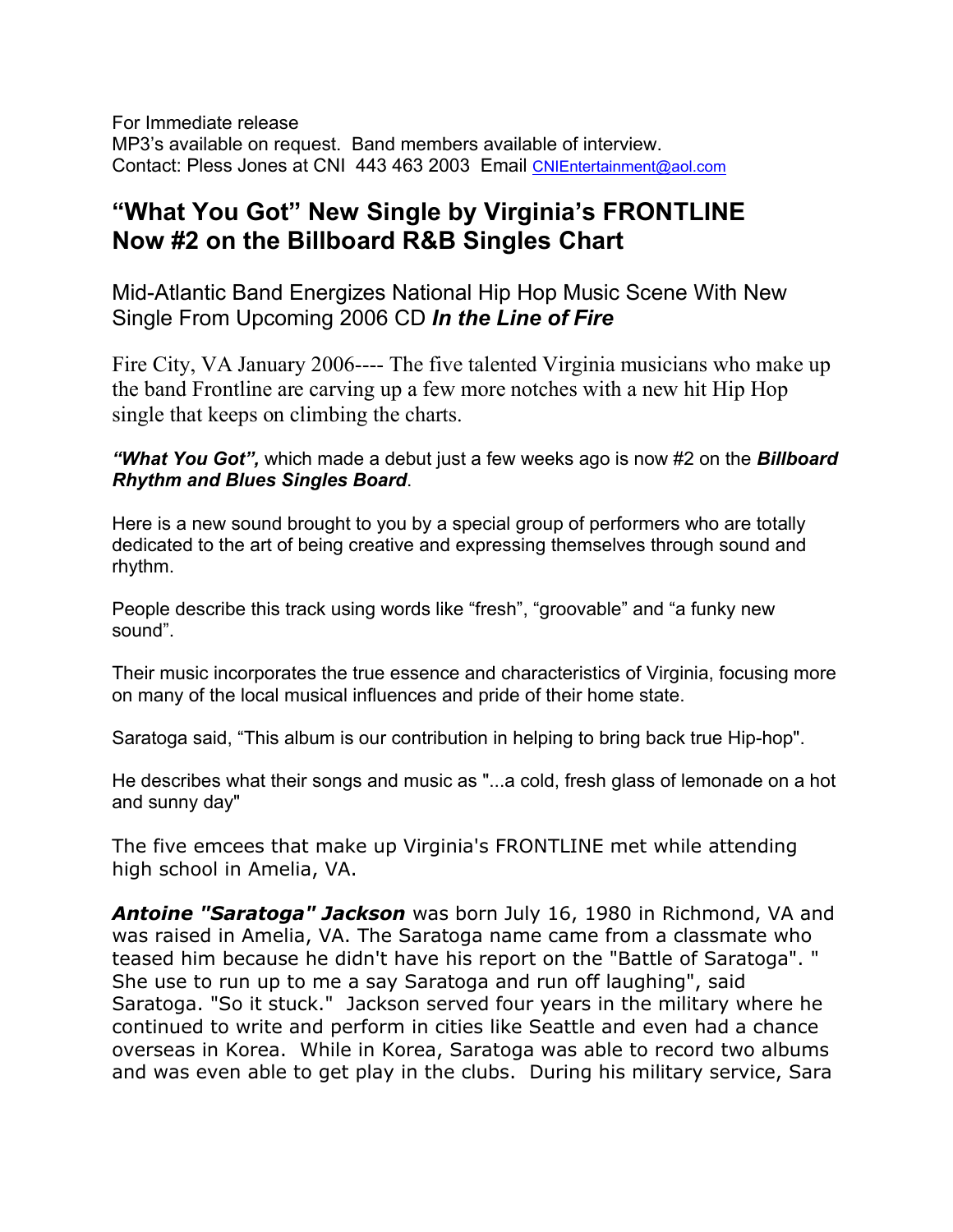learned how to produce songs, and now does most of the production for Virginia's FRONTLINE as well as other CNI artists.

*"Boo-Da" or Samuel Patrick Jr.,* Sam to most, was born on November 12, 1979, in Richmond, VA. He started doing Hip-hop in 1989 while visiting his cousin from New York. A father of four, music is his quest to provide his children a better life. His music has a fast and witty style. "You better listen cause a punch line could hit you before you realize it", says Boo-da. With wordplay so clever you have to rewind a second time to make sure you heard the line.

The other members of the band are *The Chosen One*, *J. Brown*, and *Focus*.

Their new album "**In the Line of Fire**" is due out April 11, 2006.



If you wish to be added to the mailing list for advance review copies please let us know.

We can send you an MP3 of *What You Got* via email upon request.

Available for in-studio appearances by arrangement please.

Media kits, review copies available on request.

Please feel free to contact Pless Jones at CNI 443 463 2003 email [CNIEntertainment@aol.com](mailto:CNIEntertainment@aol.com)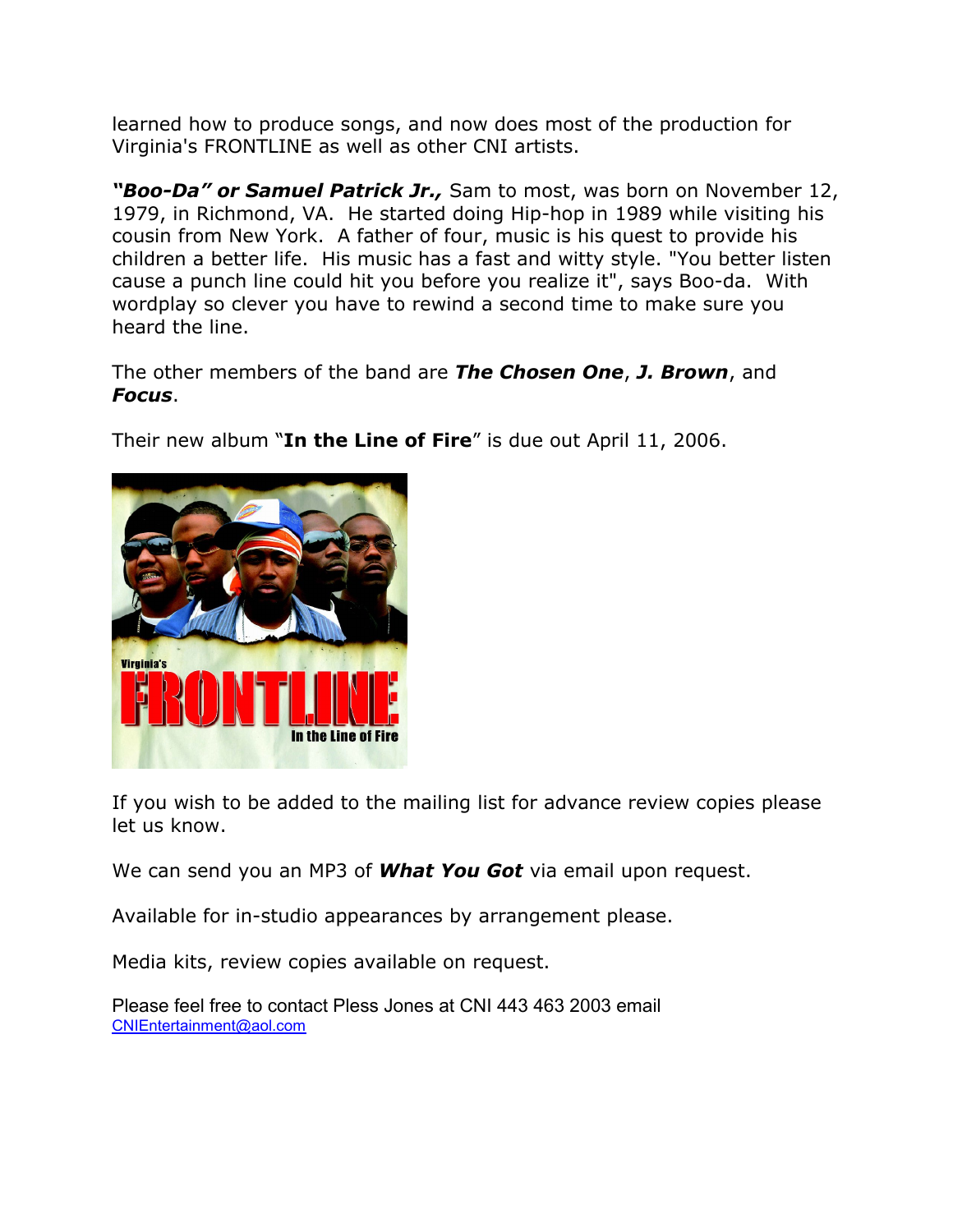FOR IMMEDIATE RELEASE

For more information contact: Mark Duvall [info@happenstanceproductions.com](mailto:info@happenstanceproductions.com) Happen-Stance Productions [www.happenstanceproductions.com](http://www.happenstanceproductions.com/) 615.866.4674

## **Music festival downsized by city task force**

Nashville band Brothers Bentley is worried about getting their fans in the door for the Semi-Final Round of the Emergenza Music Festival due to the last minute reduction in the allowable capacity at The Exit/In, by the City of Nashville.

Earlier this week city inspectors placed a limit on the establishment due to some existing regulations relating to how alcohol can be served. The restriction was apparently the end result of a task force aimed at enforcing the regulations.

"This event is something that we've worked really hard to promote" says David Wagner (Bass Player in Brothers Bentley).

The festival directors gave \*each band\*150 tickets to sell. With 8 bands competing each night that could be a total of 1200 tickets available. It should be obvious that there will be a good crowd on hand.

The event is set up so that the audience determines the winners for the night by voting. Similar to the TV shows like American Idol and Nashville Star, this type of event can make a big difference for the career of a local independent band.

The winners have a chance at traveling to Europe to compete and ultimately have a shot at a record / publishing deal from a record label. There is a lot riding on Saturday night's performance with the winner getting to perform at the Cannery Row Ballroom later this year.

The Emergenza Music Festival is a worldwide event that promotes independent music and gives bands a chance to network with other bands while gaining a bigger audience for their music.

For more information please visit [http://www.Emergenza.net](http://www.emergenza.net/) and [http://www.BrothersBentley.com](http://www.brothersbentley.com/).

###

For more information contact: Mark Duvall [info@happenstanceproductions.com](mailto:info@happenstanceproductions.com) Happen-Stance Productions [www.happenstanceproductions.com](http://www.happenstanceproductions.com/) 615.866.4674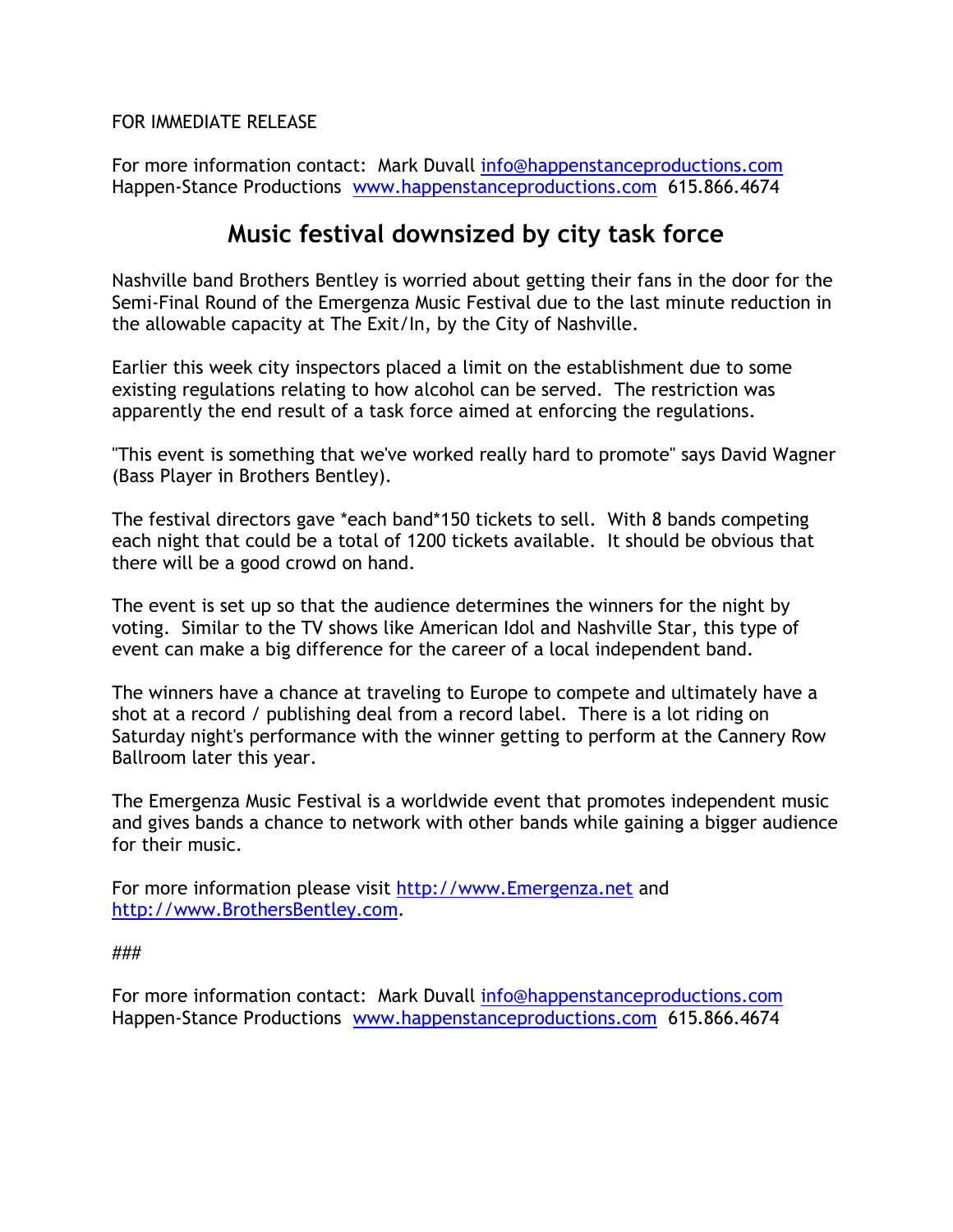### For Immediate Release Contact: Glen Shaffer 304-842-8690 [WVGLEN79@CS.COM](mailto:WVGLEN79@CS.COM) **Available for interview – in studio appearances**

## SMALL TOWN SINGER/SONGWRITER WINS FOLK SINGING AWARD

Bridgeport, WV native, Glen Shaffer, recently received the honor of being named July's winner in the Folk category for the Song of the Year [\(http://www.songoftheyear.com/](http://www.songoftheyear.com/)) songwriting contest.

Glen's song will go on to compete at the end of the year in his category for the Grand Prize and status of song of the year?

Song of the Year is an international songwriting contest supporting VH-1's Save the Music Foundation. The Song of the Year judges are some of the biggest names in music including many Grammy Award winners.

Song of the Year is excited to recognize Glen for his exceptional songwriting ability for the song "Mountain Man".

Glen competed against songwriters from all over the world for this honor.

When asked what inspired the song Glen commented that "After living in Nashville, TN for three years, on a trip back home I realized where my heart was, in West Virginia."

Currently Glen is concentrating on his songwriting and music career while hoping to release his new album by the end of this year.



You can find more information about Glen Shaffer by going to his website at [www.GlenShaffer.com](http://www.glenshaffer.com/).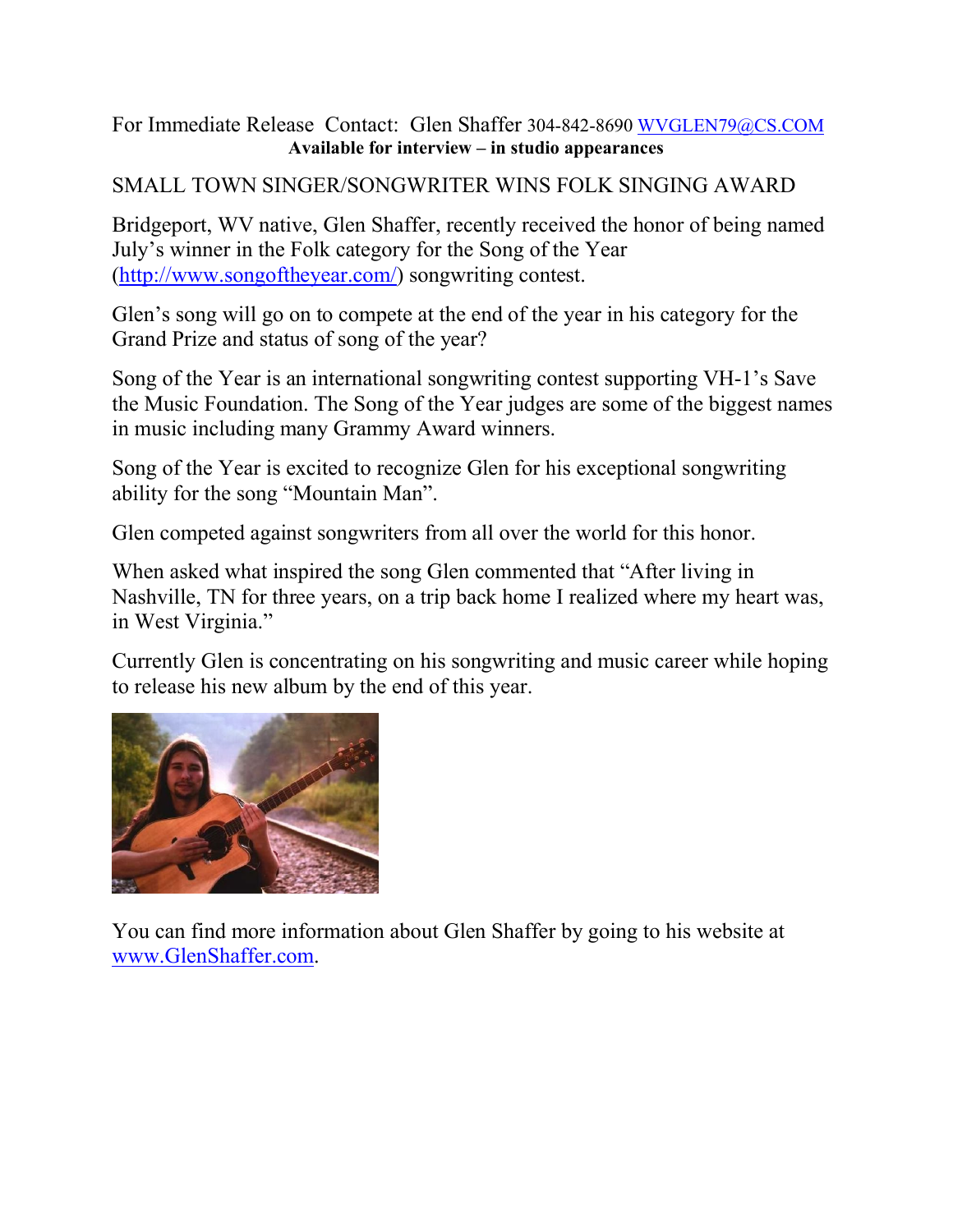For Immediate Release

Contact: Kim Carlson Hummingbird Media (914) 232 3843 hummingbird.media@mac.com

# **Local singer and recording artist releases new solo album - "Going to Cape May"**

*Title Track Recounts Journeys Past to Famous Victorian Seaside Resort Evokes Themes of the Ocean and New Jersey Shoreline* 

**CAPE MAY POINT, NJ,** May 3, 2005— Jeff Touzeau, an independent recording artist and author, has released his first solo album, entitled *Going to Cape May*.

The title track, *Going to Cape May*, recounts Touzeau's journey to the famous Victorian seaside resort.

The album is a collection of 12 songs with a strong ocean theme, primarily based on Touzeau's personal experiences spending summers along the New Jersey shore.

Touzeau recorded many of the songs inside the Cape May Lighthouse, a location that serves as a powerful metaphorical device throughout the album.

Songs on the album range from the lighthearted title track *Going to Cape May* to more thought provoking tracks such as *Down on the Ocean's Ground* and *The Sea Taketh Away.* The relentless erosion that the New Jersey shoreline has suffered over the last century inspired both.

Phil Bond, Mid Atlantic Center of the Arts, commented: "The song *Going to Cape May* is an engaging musical journey that captures feelings that many of us share about this special seaside resort. It has a timeless quality and is lyrically compelling."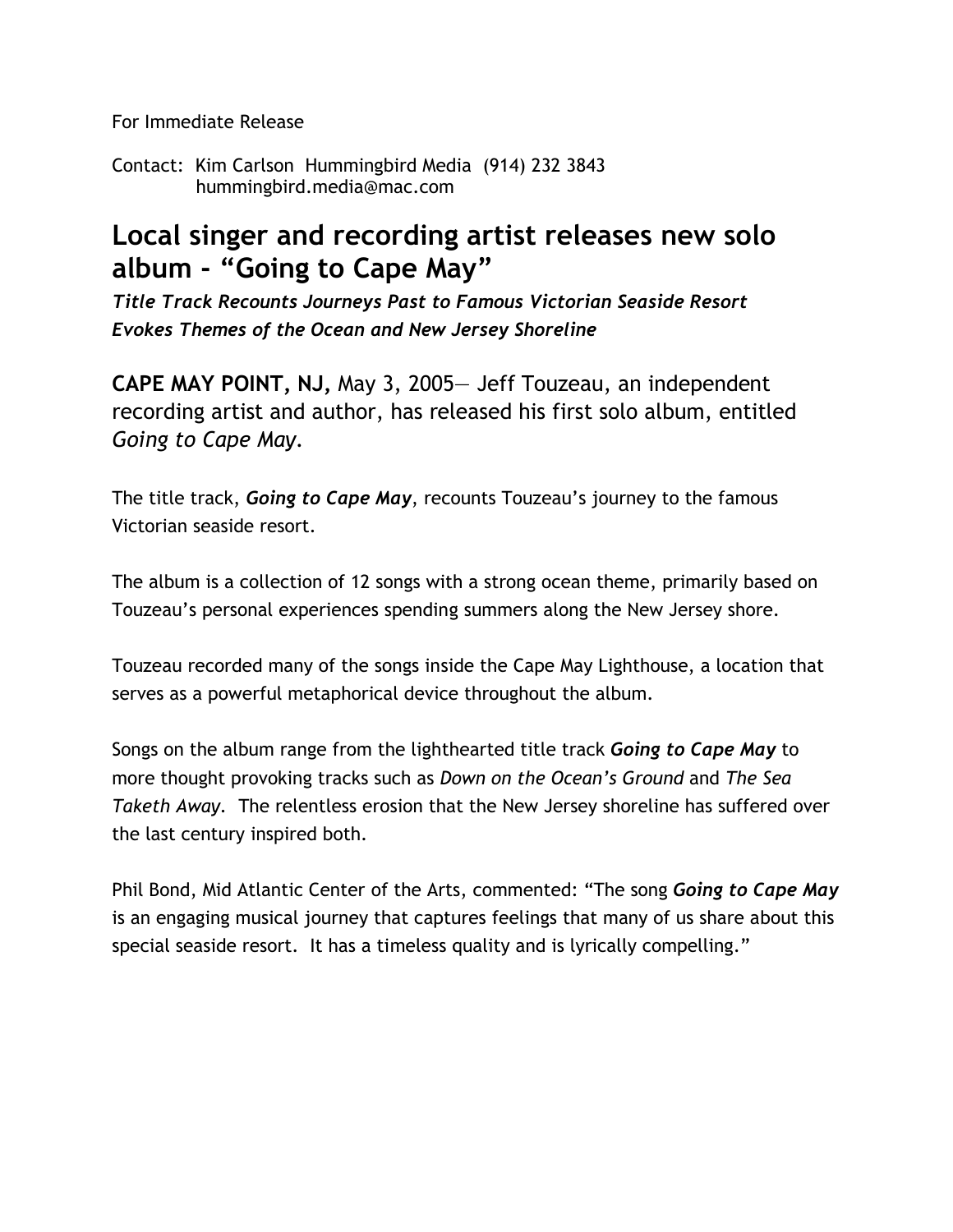# Going to Cape May by Jeff Touzeau



Here is a track listing:

- 1. Going to Cape May
- 2. Basket of Stars
- 3. All The Waves
- 4. Late Night
- 5. The Beacon's Light
- 6. Your Summer Dream
- 7. Painted Sky
- 8. Just Think of a Picture
- 9. Find A Home for My Love
- 10. The Fisherman's Requiem
- 11. Down on the Ocean's Ground
- 12. The Sea Taketh Away

The CD is now available at [www.goingtocapemay.com](http://www.goingtocapemay.com/) and at many fine retail shops throughout the Cape May area.

# # #

**For a complimentary review copy, radio promotional copy, or to request additional information, please contact Hummingbird Sound at [goingtocapemay@mac.com](mailto:goingtocapemay@mac.com), or [info@goingtocapemay.com](mailto:info@goingtocapemay.com).**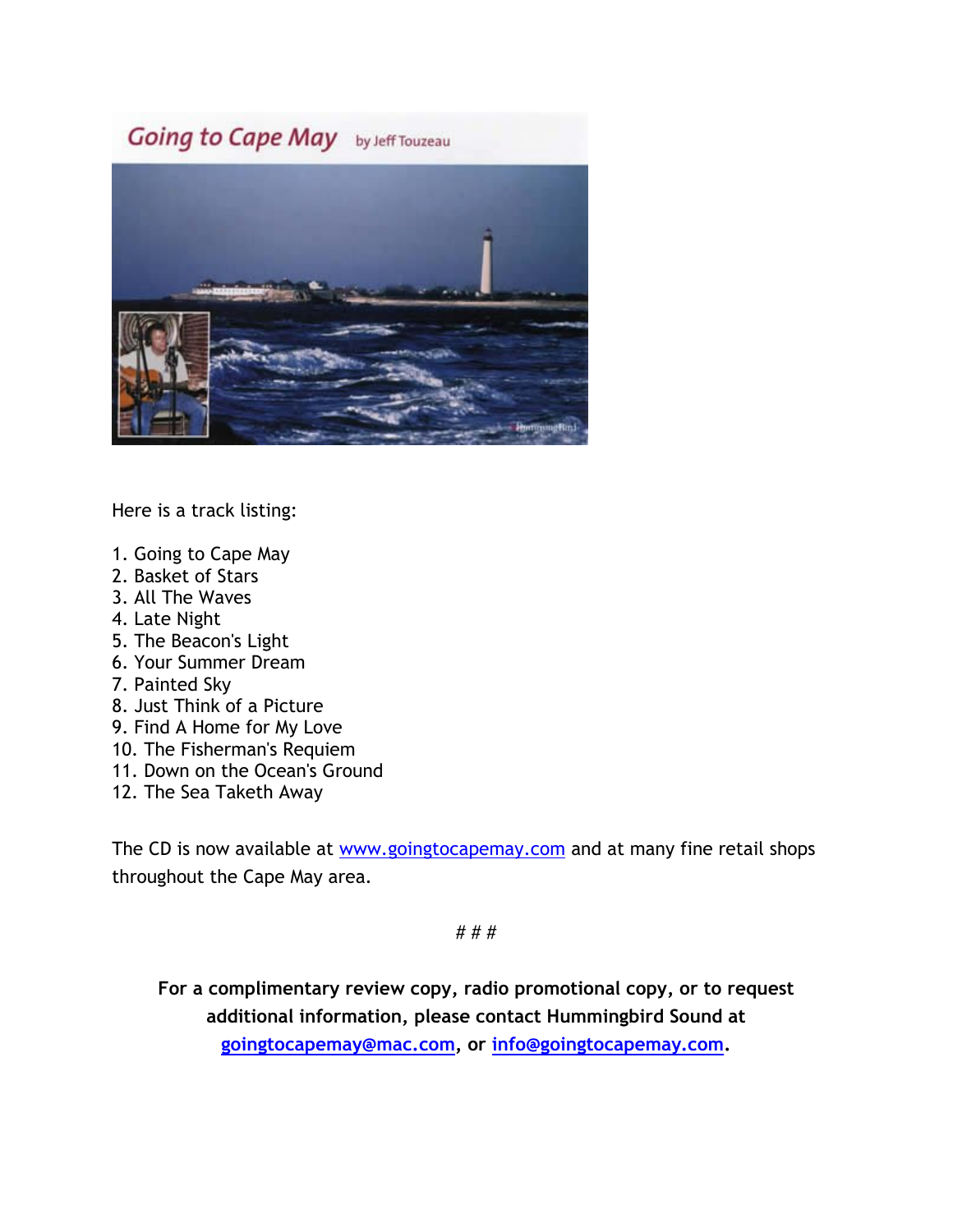### **About Hummingbird Sound**

Hummingbird Sound, Inc. is a full-service recording and production company specializing in CD projects, on-location recording, advertising and customized music soundtracks. For more information, please visit Hummingbird Sound's web site at: **[www.hummingbirdsound.com](http://www.hummingbirdsound.com/).** 

### **About MAC**

MAC is a multi-faceted nonprofit organization based in Cape May. It is dedicated to the preservation and interpretation of the history and architecture of the Cape May region. MAC also fosters the performing arts. MAC membership is open to all. For information about MAC's year-round schedule of tours, festivals and special events, call (609) 884-5404 or (800) 275-4278, or access MAC's Web site at **[www.capemaymac.com](http://www.capemaymac.com/).**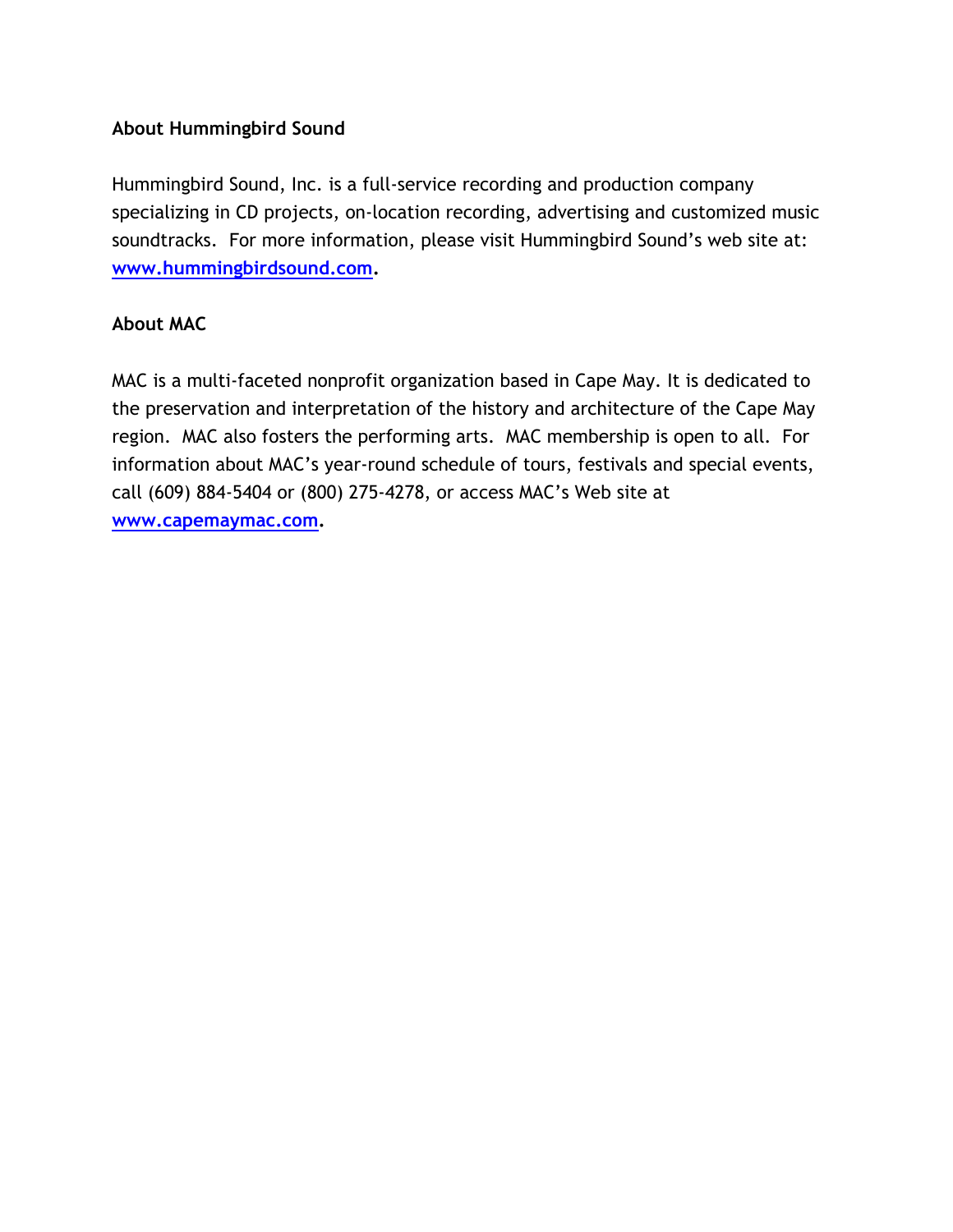### Media Advisory

*Media contact:* **Kathy Jacobson 925.736.5333** [kjacobson@aol.com](mailto:kjacobson@aol.com)



#### WWW.miggsband.com

#### **MiGGs To Perform At Exclusive National Borders Books and Music Grand Opening near SBC Ballpark-SF**

June 10, 2004 – **MiGGs, the popular San Francisco-based pop/rock band which, according to the SF Herald is the "next big thing outta San Francisco" announces two live upcoming appearances in San Francisco and a television show guest appearance on the popular comedy variety show, the S.U.T.N. the UPN Bay Area, Channel 44.** 

In an exclusive Border's Grand Opening in-store event, MiGGs will perform live at Borders Books and Music's new location near SBC Park in San Francisco. Recently spotlighted by Radio Alice KLLC 97.3, San Francisco and with their soon-to-be-released album produced by noted record producer Gavin MacKillop along with a national buzz created by placement of their soon-to-be-released song *"BE"* to promote the popular Fox television show "The OC" MiGGs is one of the San Francisco Bay Area's emerging artists to watch.

- **Saturday, June 12 UPN Bay Area The S.U.T.N. Comedy Show 1 a.m. Live studio audience.**
- **Friday, June 18 MiGGs headlines at the Tongue & Groove, SF: Doors 9 p.m, show 11 p.m.**
- **Sunday, June 20 Exclusive Grand Opening Borders in-store-appearance Mission Bay, SF 4:30 p.m.**

**About MiGGs:** Like the mainstream rockers of three generations, MiGGs has mastered the art of delivering heart-on-the-sleeve pop/rock songs with intoxicating vocals and choruses that explode with melodic passion. And what sets MiGGs apart from the rest of the pack is that MiGGs delivers tunes with modern guitar walls, killer chords, and sweet harmonies missing from today's mainstream rock---set to lyrics that connect as they spin the tales of the real-life stories of lead singer and storyteller, Don Miggs. MiGGs' debut album, ANYWAY, has now sold over 10,000 units from word of mouth and relentless self-promotion, surpassing the CD sales of 85% of signed acts. 2003 saw